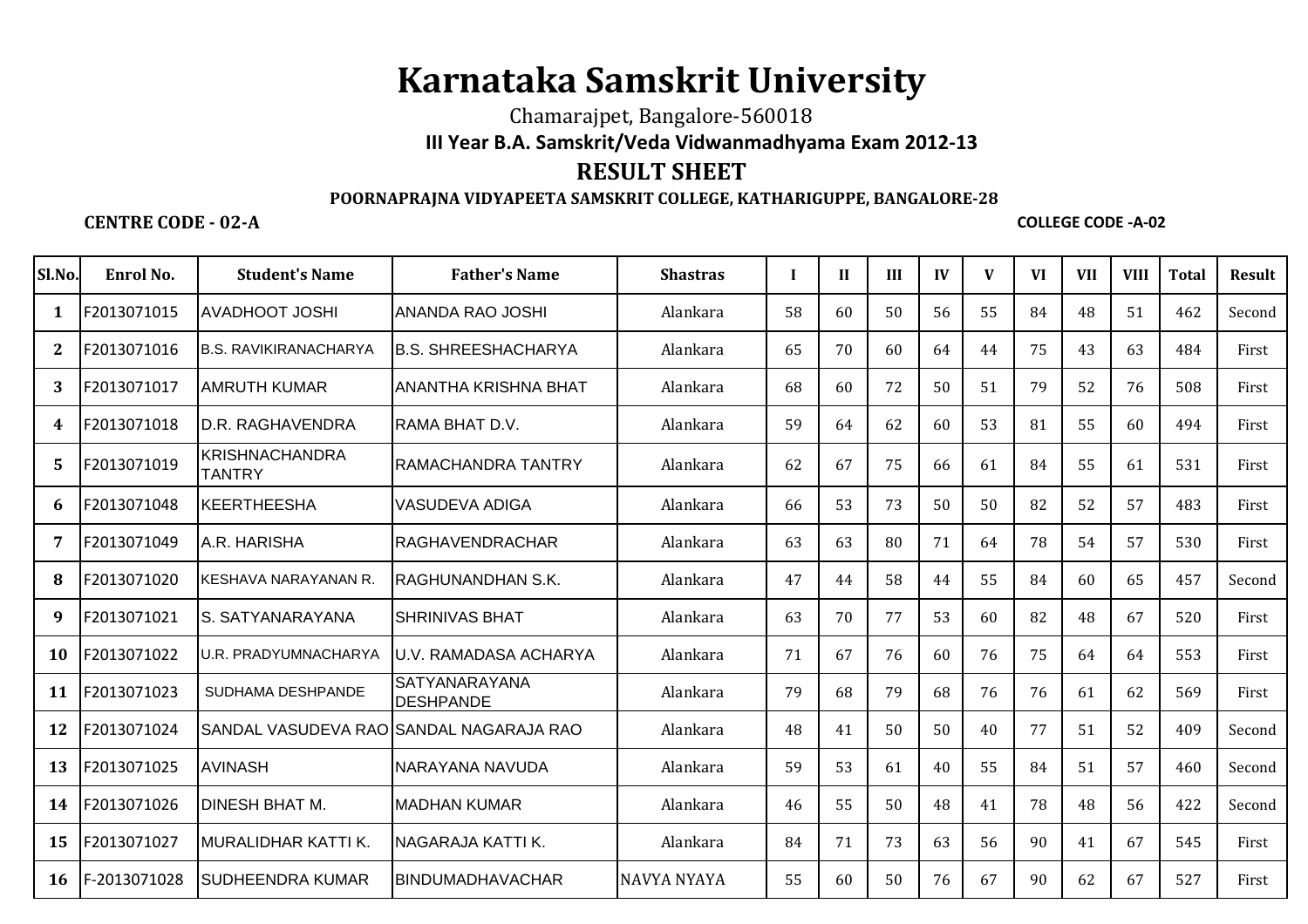| 17 | F-2013071029 | K.V.N. PRASANNA                          | IK. RAGHAVAN                           | NAVYA NYAYA           | 76 | 65 | 67     | 75     | 76     | 94     | 62     | 67     | 582 | First       |
|----|--------------|------------------------------------------|----------------------------------------|-----------------------|----|----|--------|--------|--------|--------|--------|--------|-----|-------------|
| 18 | F-2013071030 | C.A. PRADYUMNA                           | ANANDATHIRTHA C.R.                     | <b>NAVYA NYAYA</b>    | 86 | 72 | 68     | 62     | 79     | 89     | 67     | 61     | 584 | First       |
| 19 | F-2013071031 | SHRINIVAS R. PUNYAVANT                   | RAGHAVENDRACHARYA<br>PUNYAVANT         | NAVYA NYAYA           | 75 | 65 | 75     | 65     | 90     | 83     | 61     | 62     | 576 | First       |
| 20 | F-2013071032 | S. RAJESH                                | <b>LAKSHMAN RAO S.</b>                 | NAVYA NYAYA           | 72 | 62 | 60     | 66     | 84     | 90     | 59     | 65     | 558 | First       |
| 21 | F-2013071050 | SUDARSHANA SAMAGA                        | VENUMADHAVA SAMAGA B.                  | NAVYA NYAYA           | 75 | 58 | 74     | 66     | 59     | 86     | 63     | 70     | 551 | First       |
| 22 | F-2013071033 | P. VISHNUTHEERTHA                        | P. RAJAGOPAL                           | <b>NAVYA NYAYA</b>    | 72 | 72 | 66     | 53     | 85     | 91     | 63     | 58     | 560 | First       |
| 23 | F-2013071034 | J. VADIRAJA                              | J. RANGANATHA                          | NAVYA NYAYA           | 78 | 46 | 67     | 57     | 80     | 92     | 57     | 63     | 540 | First       |
| 24 | F-2013071035 | N. PHANIRAJ                              | lK. NAGESH RAO                         | NAVYA NYAYA           | 72 | 65 | 72     | 59     | 78     | 92     | 60     | 67     | 565 | First       |
| 25 | F-2013071036 | <b>GANESHPRASAD</b><br><b>UPADHYAYA</b>  | <b>KRISHNA UPADHYAYA</b>               | NAVYA NYAYA           | 72 | 55 | 60     | 63     | 66     | 81     | 51     | 65     | 513 | First       |
| 26 | F-2013071037 | SATHYAMOORTHY M.                         | IMURALI MANOHAR R.                     | <b>NAVYA NYAYA</b>    | 73 | 53 | 70     | 60     | 79     | 90     | 57     | 67     | 549 | First       |
| 27 | F-2013071038 | BADARI NARAYANA A KATTILANANTHARAO KATTI |                                        | DVAITA VEDANTA        | 51 | 56 | AB     | AB     | AB     | AB     | AB     | AB     | 107 | FAIL        |
| 27 | F-2013071039 | H. PAVITRACHAR                           | HANUMANTHA RAO N.                      | <b>DVAITA VEDANTA</b> | 73 | 86 | 85     | 78     | 57     | 79     | 53     | 54     | 565 | First       |
| 28 | F-2013071040 | P. AJITH KUMAR                           | IP. ANANTHA PADMANABHA                 | <b>DVAITA VEDANTA</b> | 73 | 83 | 86     | 75     | 75     | 76     | 60     | 57     | 585 | First       |
| 29 | F-2013071041 | K. HARISHA SARALAYA                      | <b>SRINIVASA SARALAYA</b>              | <b>DVAITA VEDANTA</b> | 65 | 80 | 81     | 74     | 64     | 63     | 63     | 71     | 561 | First       |
| 30 | F-2013071042 | R. GOWTHAM                               | IN. RAGHOTHAMAN                        | <b>DVAITA VEDANTA</b> | 55 | 71 | 73     | 69     | 50     | 91     | 50     | 60     | 519 | First       |
| 31 | F-2013071043 | <b>T. RAGHAVENDRA</b>                    | T. HANUMESHA RAO                       | <b>DVAITA VEDANTA</b> | 75 | 68 | 85     | 59     | AB     | AB     | AB     | AB     | 287 | FAIL        |
| 32 | F-2013071044 | VEDAVYASA B.A.                           | ANANTHARAMA B.S.                       | <b>DVAITA VEDANTA</b> | 50 | 45 | 69     | 67     | 69     | 81     | 51     | 54     | 486 | First       |
| 33 | F-2013071045 | I. KRISHNARAJA<br><b>MUCHINTHAYA</b>     | I. VENKATARAMANA<br><b>MUCHINTHAYA</b> | <b>DVAITA VEDANTA</b> | 35 | 47 | 43     | 40     | 63     | 83     | 37     | 52     | 400 | Second      |
| 34 | F-2013071046 | AJIT KUMAR S.                            | S. RAMU                                | <b>DVAITA VEDANTA</b> | 40 | 45 | 50     | 53     | 71     | 87     | 42     | 60     | 448 | First       |
| 35 | R-2011060139 | P.R. GURURAJA                            | <b>RAGHAVENDRA</b>                     | <b>DVAITA VEDANTA</b> | 51 | 56 | $\ast$ | $\ast$ | $\ast$ | $\ast$ | $\ast$ | $\ast$ | 107 | <b>PASS</b> |
| 36 | R-2011060140 | <b>SRIHARSHAN.</b>                       | RAMACHANDRA RAO N.                     | <b>DVAITA VEDANTA</b> | 55 | 47 | Ab     | Ab     | $\ast$ | $\ast$ | $\ast$ |        | 102 | Fail        |